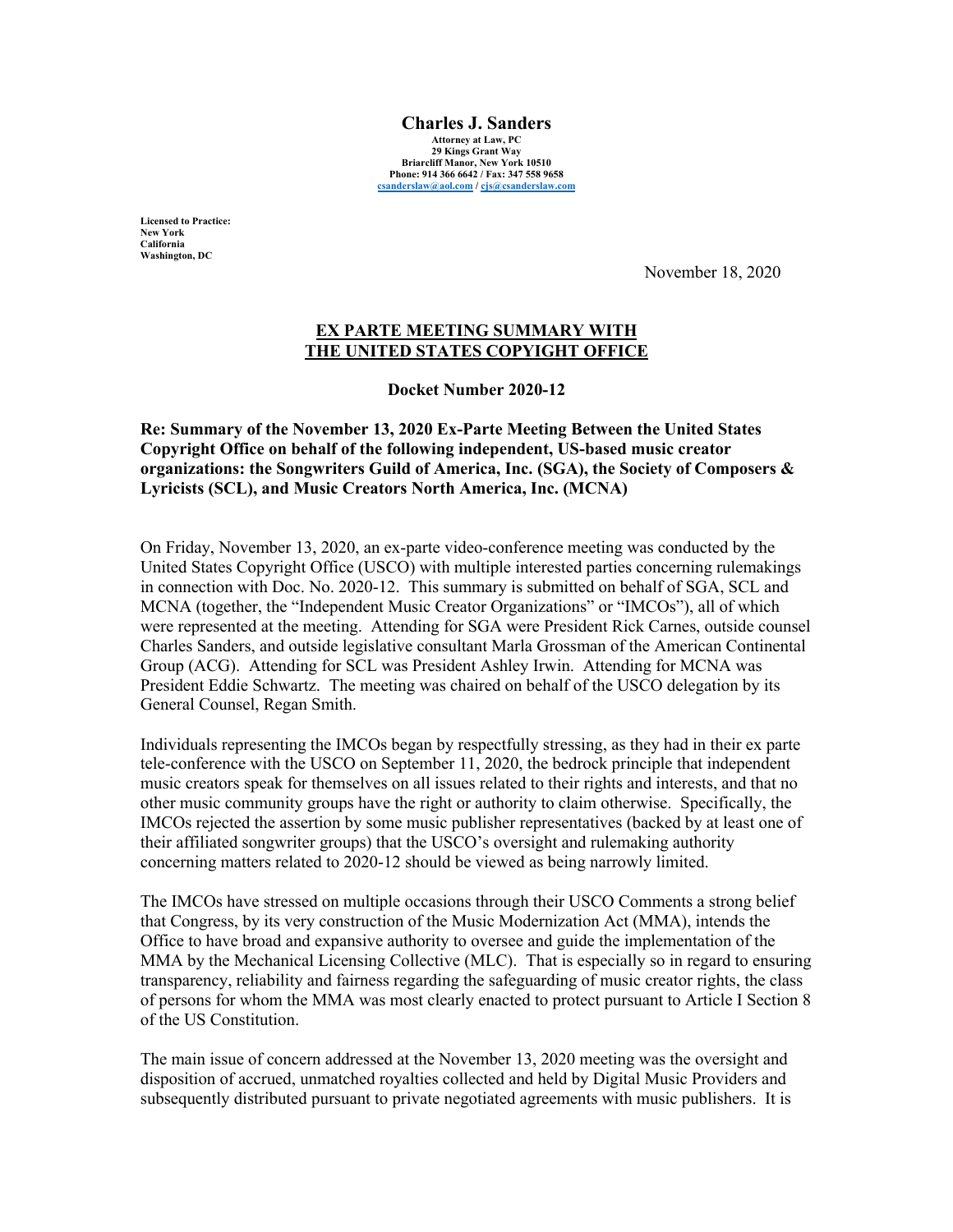believed by the IMCOs that as regards those agreements and royalties, some or all of the parties thereto were very likely aware at the time of negotiation and execution, that (i) such confidential agreements and payments concerned royalties accrued from the unauthorized reproduction or distribution of musical works owned by unrelated third parties; (ii) little to no effort had been made to properly identify rightful ownership, and (iii) such accruals might soon be subject to payment rules under the MMA that would require strictly delineated sharing of such "permanently" unmatched royalties with music creators by music publishers (including a minimum floor of 50%) after the conducting by the MLC of bona fide searches for rightful owners.

Further assertions were made by the IMCOs at the meeting that after three years of discussions, still no informed estimate had yet been made by Digital Music Providers of the aggregate amounts of unmatched royalties both still being held and already distributed. Thereafter, one knowledgeable representative of Digital Music Providers estimated that while there remain hundreds of millions of dollars in accrued, unmatched royalties in the possession of the Digital Music Providers, *tens of millions of dollars* in accrued unmatched royalties were indeed turned over directly to music publishers pursuant to the terms of the confidential, private negotiated agreements. As was also made clear during the meeting, the IMCOs have no direct information as to the content of such private negotiated agreements, and no direct information as to what became of the unmatched royalties such music publishers received.

Several music publishers have claimed in ex parte letters to the USCO that they indeed shared such unmatched royalties with their affiliated music creators, but no specific information has been provided as to the methodology and details of such sharing, including whether the principles and guarantees eventually set forth in the MMA as enacted were applied.<sup>1</sup> Moreover, as the IMCOs reported at the meeting, an informal and ongoing process of canvassing creators currently being conducted by each MCNA member organization have yet to confirm a single instance in which a songwriter or composer received a royalty statement indicating that portions of such accrued, unmatched royalties were included (though they may have been), and on what basis.

As the IMCOs asserted at the meeting, were such unmatched royalties paid to songwriters and composers by music publishers on terms resembling the MMA rules concerning music creator protections (as either drafted or eventually enacted), it seems counter-intuitive that that no line item would appear anywhere in accounting statements indicating the source of such payments, not only as a matter of sound accounting practice, but of earned good will. No other music creator groups present at the meeting challenged or contradicted these ongoing findings or assertions. In any event, as noted, it seems that the burden of demonstrating the details of such payments is more properly placed on the music publishers who claim to have made them, which could be as simple as each publisher disclosing a properly predicated and binding assertion that the payments were made, how many were made, what was the aggregate payment, and how was each songwriter's share determined.<sup>2</sup>

 $<sup>1</sup>$  At least one publisher has indicated an alleged willingness to share details of such payments with any writer who makes inquiry as to his or</sup> her own works, an unlikely scenario considering that a huge percentage of writers have no knowledge of the private negotiated agreements in the first place, and --to the knowledge of the IMCOs based on informal canvassing-- have not been directly informed about them by their publishers. See, e.g., Ex Parte letter from Sony/ATV dated October 28, 2020: "It has been SATV's practice to explain to our writers who inquire how these royalties are distributed and reflected on their statements."

<sup>2</sup> Likewise, it seems that the burden of demonstrating how much each Digital Music Provider paid to music publishers is more properly placed on the services who claim to have made the payments, which in turn could be as simple as disclosing a properly predicated and binding assertion that the payments were made, how many were made, what was the aggregate payment, and how was each publisher's share determined. It is anticipated that such details may be forthcoming from Digital Music Providers in their reporting under the MMA, but that remains uncertain.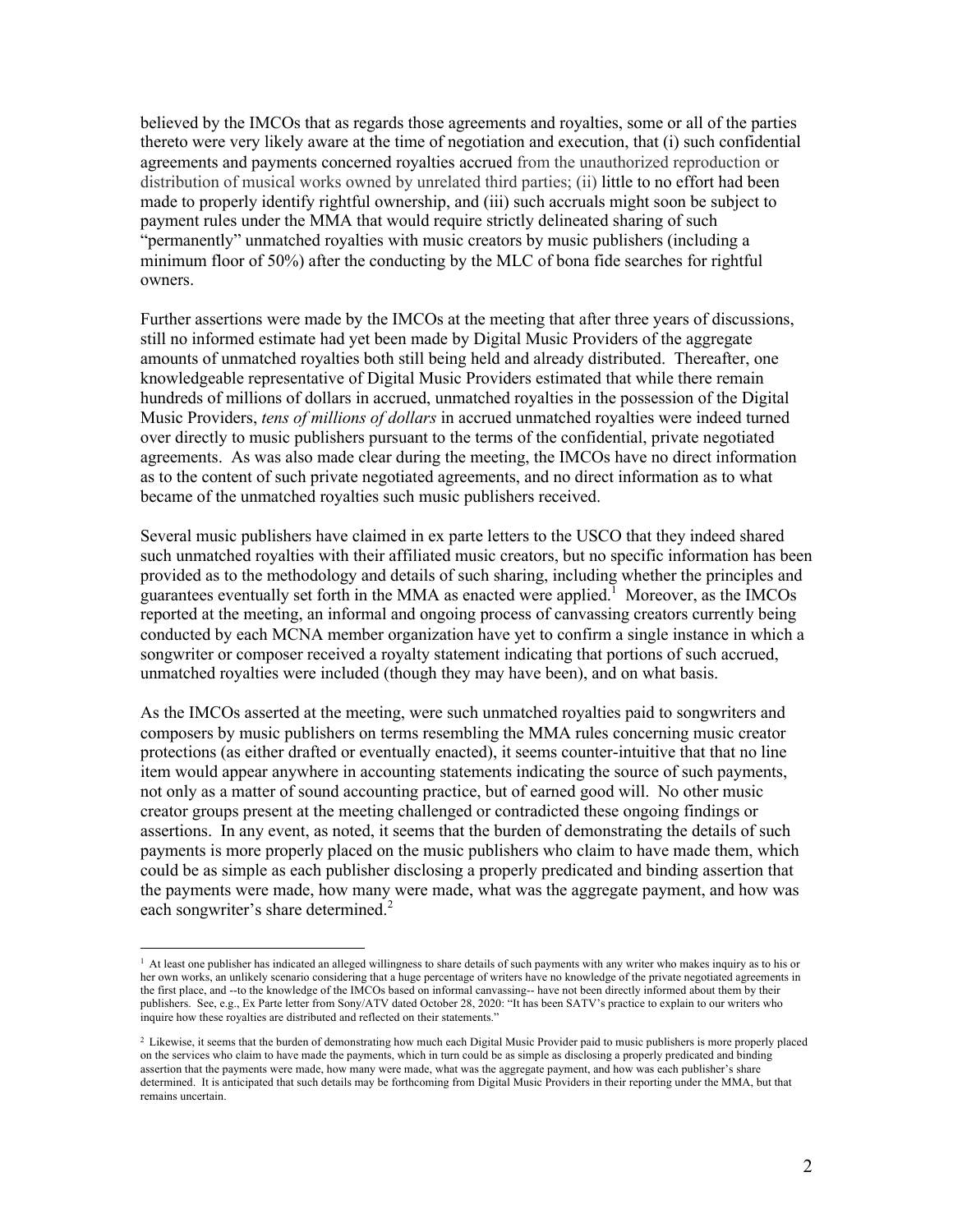Under such circumstances as they currently exist, as SGA President Rick Carnes pointed out at the meeting, asking interested parties to render opinions on the minutiae of proposed rules concerning the disposition of accrued unmatched royalties --with only some parties having an understanding of how the private agreements operated, who got paid, who didn't, and why-- is a difficult position in which to place the IMCOs and other parties with important, related interests.

As Mr. Carnes pointed out, the issues of (i) how to protect the rights of those music creators and copyright owners who did not participate in the privately negotiated agreements by ensuring that there is an opportunity to actually match those already-distributed royalties to their proper owners and to effect the prompt payment of such sums, (ii) how to balance accounts once such proper identifications have been made, while also ensuring that affiliated music creators have been properly paid by their music publishers concerning royalties collected under the private negotiated agreements that otherwise would have flowed through the MLC and been explicitly subject to MMA distribution requirements, (iii) how to address demands of Digital Music Providers that they not be made to pay twice for the same unmatched uses, and (iv) how to ensure that such private negotiated agreements are not utilized in the future in attempts to override the provisions of the MMA, all need to be addressed prior to a proper analysis of how most effectively to move forward. $3$ 

Thus, as was stated at the meeting, while the IMCOs agree the MMA makes clear that ALL accrued unmatched royalties for unauthorized reproductions and distributions dating back to inception must be turned over to the MLC by Digital Music Providers, and that the term "generally accepted accounting principles" used in the Act in no way provides an exception to that unambiguous provision, the crucial questions enumerated above also need to be immediately addressed as matters of fairness and transparency mandated by the Act.

As to the very important issue of retroactive effect of the MMA provisions concerning guaranteed music creator participation in the distribution of permanently unmatched royalties at or above the fifty percent level, the IMCOs adamantly believe, as stated at the meeting, that it is wholly illogical for any interested party to argue that Congress intended as it did to require that all accrued, unmatched royalties be rendered to the MLC by Digital Music Providers back to each service's date of inception, but that the songwriter, composer, transparency and good faith protections guaranteed by the Act would not otherwise be applicable in the event of premature disgorgement of unmatched royalties by Digital Music Providers to music publishers pursuant to prior agreements. This is an issue that certainly requires further attention, and calls for more comprehensive discussion than for which there was time at the meeting.

As was noted several times by various speakers, the Chair of the Senate Judiciary has warned that absent a fair and transparent resolution of these complex issues, the MMA may become a magnet for litigation, the very opposite effect that it was intended to achieve. The IMCOs wholeheartedly agree, and stand ready to assist the USCO in taking all reasonable measures to

<sup>&</sup>lt;sup>3</sup> That is especially so in light of the apparent assertions of one or more Digital Music Providers that they may forego the limited safe harbor provisions provided by the MMA by not turning over to the MLC the full amount of accrued, unmatched royalties dating back to inception of use, probably under the assumption that the potential running of applicable statutes of limitations will provide the same protections as the safe harbor without payment of the royalties due. The IMCO raised this statute of limitations issue at the meeting, and was gratified that at least one Digital Music Provider representative felt that this was an issue worthy of further discussion, hopefully with the important input of the USCO. See also, related comment of DLC that "...<u>a DMP could make the rational choice to forego the payment of accrued royalties entirely, and save</u> that money to use in defending itself against any infringement suits. Comments Of Digital Licensee Coordinator, Inc. In Response To Notice Of Proposed Rulemaking , Docket 2020-12, Document COLC 2020-0011-0008 (Aug. 17, 2020) at 4.